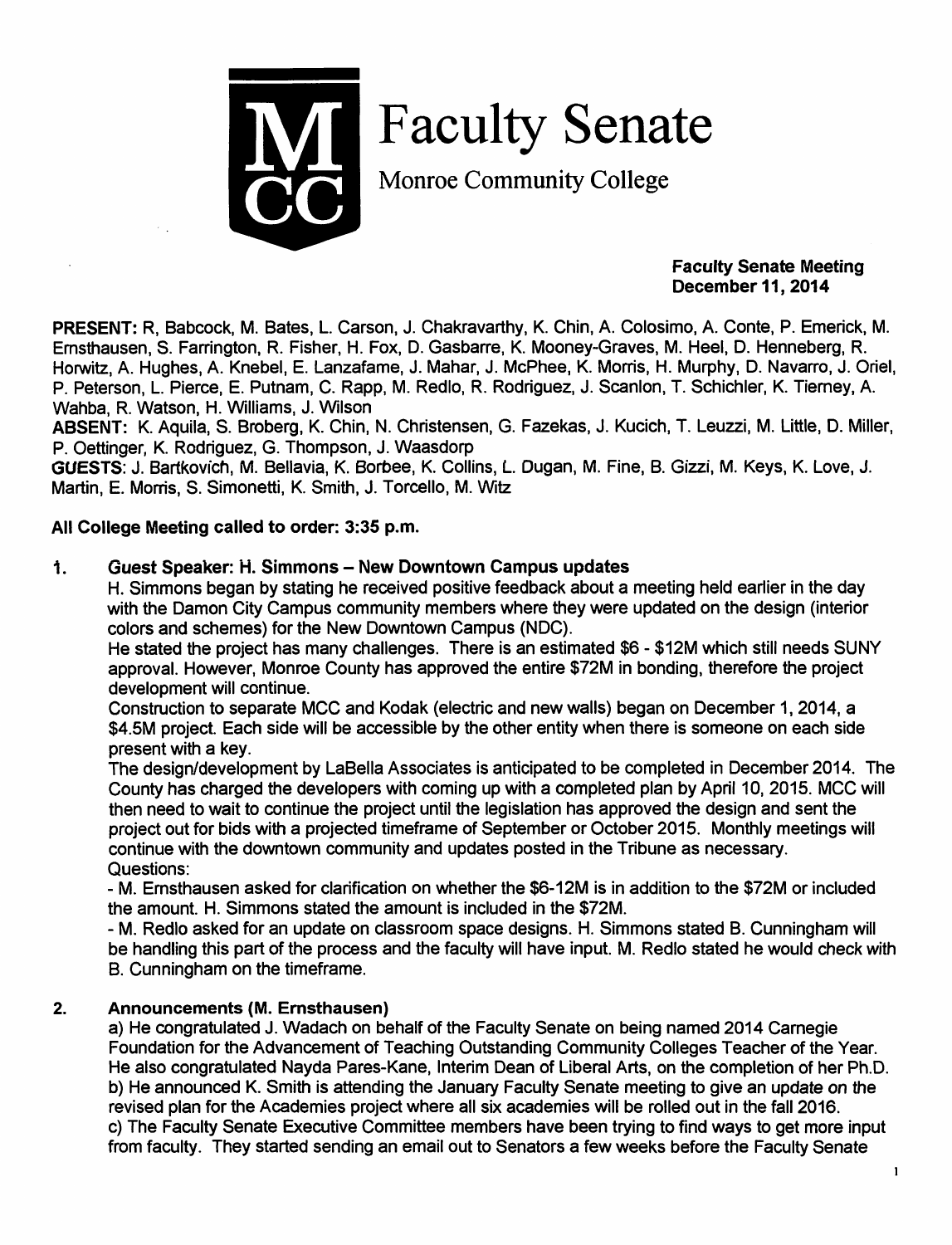meeting requesting new business for the meeting; however, they did not receiving a lot of feedback. Therefore, they are holding "What's on your mind?" meetings where the College Community can ask questions and/or address concerns about issues around the College. The meetings will be held the first of each month beginning February 2015. He asked the Senators to save the following dates and share the information with their constituency:

- Brighton Campus Monday, February 2, 2015 noon  $-1:00$  in the Forum
- Applied Tech Center Tuesday, February 3, 2015 noon 1:00 in Classroom 118
- Damon City Campus Wednesday, February 4, 2015 noon 1:00 in the Community Room
- B. Gizzi (and/or a Faculty Association representative) agreed to co-moderate the meetings.

- L. Pierce pointed out many faculty are teaching during college hour and will not be able to participate. M. Ernsthausen stated the days/times will rotate each month in hopes of being able to include more faculty. He encouraged Senators to send suggested days and times to him.

d) M. Ernsthausen welcomed L. Dugan, Director of E-Learning and Instructional Technology, to the College. L. Dugan gave a brief description of his duties and looks forward to working with the College community.

## *3. Student Announcements*

There were no student announcements.

## *4. Old Business (M. Ernsthausen)*

**MCC** Employee and Visitor Conduct Policy Draft #7

He began by explaining shared governance leaders are given the opportunity to update the Board of Trustees (BOT) at its meetings. During the fall semester, he was able to represent the Faculty Senate on two important issues, the first being the office spaces at the NDC. He was able to explain the faculty's concems to the BOT resulting in changes to the plan and the process. He feels these changes show a willingness of the administration to work with faculty. At the December 1, 2014 BOT meeting, M. Ernsthausen was able to address the Faculty Senate's concern regarding the MCC Employee and Visitor Conduct Policy Draft #7. The BOT changed the wording **"colleagues, supervisors"to "college employees".** There was also significant discussion among the BOT members regarding the Faculty Senate's concems related to academic freedom and the "may" vs "shall" in the last paragraph on the document. M. Ernsthausen stated he feels it was a beneficial and thorough discussion.

Questions: A Senator asked ifthe "shall" would be changed to "may" or would it remain as written. M. Ernsthausen clarified the BOT agreed to keep the wording as written in Draft #7.

M. Ernsthausen stated he felt it was important to explain the discussions with the BOT for two reasons. - To keep the Faculty Senate informed on the process.

- He explained the second reason relates to conversations and general belief among faculty that the Faculty Senate is only a recommending body and the administration does not have to follow any of its recommendations. However, he believes the administration is making an effort to work with faculty based on their consideration of the input given relating to the Reorganization, NDC offices and MCC Employee and Visitor Code of Conduct. The administration is showing a willingness to work with the Faculty Senate and reaching out to faculty in a positive way. He asked Senators to consider sharing this perspective with faculty when hearing discussion regarding the Faculty Senate. M. Ernsthausen stated it is important to continue to work with the Administration on issues, the Job Description Ad Hoc Committee is an example of the continued collaboration.

M. Redlo pointed out the BOT members looked at the wording and meaning of the prior sentences when discussing "shall" vs "may". He feels the BOT is listening to the faculty concerns and it is important to recognize the BOT did not pass Draft # 7 unanimously.

### *5. New Business*

a) K. Mooney-Graves asked for an update on the Health/PE issue tabled at the last Executive Committee meeting according to the minutes. M. Ernsthausen stated the Executive Committee is still working on the issue and he will be preparing a Resolution for the Executive Committee to review. K.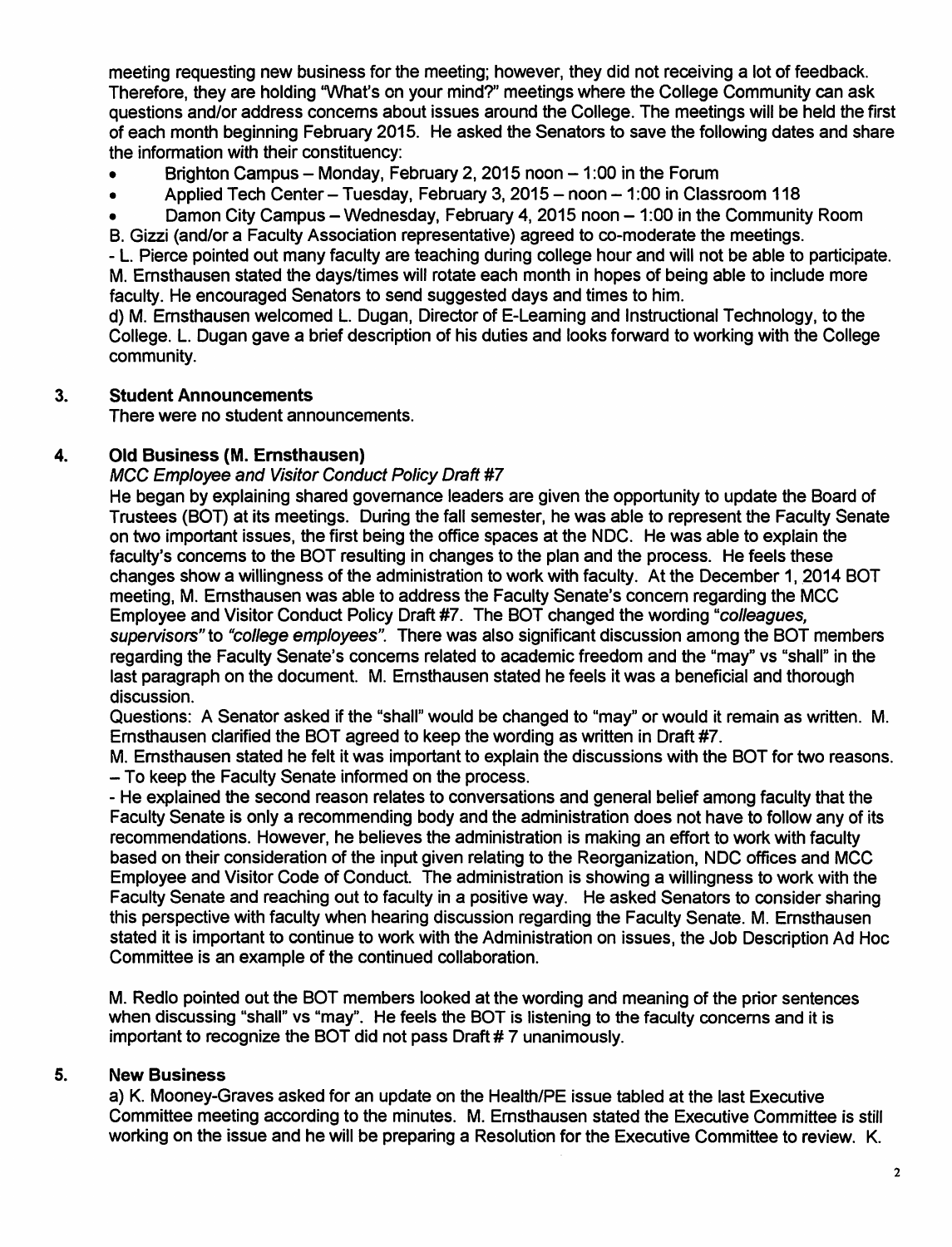Mooney-Graves asked if it she could assume majors where the Health/PE credits were removed are going forward and the changes will be reflected in the catalog. M. Ernsthausen confirmed, b) R. Fisher pointed on the new campaign for intersession "3 Credits in 3 Weeks" is misleading since the timeframe is less than 3 weeks. M. Fine stated the Marketing and Community Relations department is aware of the issue.

### *All College Meeting adjourned at 4:03 p.m.*

#### *Faculty Senate Meeting called to order 4:04 p.m.*

#### *1. Announcements*

There were no announcements.

2. The Minutes from the November 13,2014 Faculty Senate meeting were approved.

#### *3. Action Items:*

- a) E. Putnam made a motion to approve the following Curriculum Proposals:
	- 1 New Program: 2014-NP3-Fall

| AAS. | <b>Homeland Security</b> |
|------|--------------------------|
|------|--------------------------|

7 Program Revisions:

| <u>FIUYIAIII INGVISIUIIS.</u> |     |                                                         |
|-------------------------------|-----|---------------------------------------------------------|
| 2014-PR11-Fall                |     | AAS Criminal Justice: Police                            |
| 2014-PR12-Fall                | AS. | <b>Criminal Justice</b>                                 |
| 2014-PR13-Fall                |     | AAS Criminal Justice: Corrections Administration        |
| 2013-PR38-Fall                |     | Cert Advanced Studies (Honors Studies)                  |
| 2014-PR8-Fall                 |     | Cert Law Enforcement                                    |
| 2014-PR9-Fall                 |     | AS Addictions Counseling                                |
| 2014-PR29-Spring*             |     | AAS Office Technology - Office Administrative Assistant |
| *remove 1 H/PE credit         |     |                                                         |
|                               |     |                                                         |

### Motion seconded. No discussion. *Motion passed.*

b) J. Mahar stated the Academic Policies Committee is tabling the proposed Amendment to Faculty Senate Resolution 1.11 due to significant concerns received from constituents. The Committee plans to review the proposed amendment and possibly present a revised version at the January meeting for a vote in February.

### *4. Future Action Item:*

E. Putnam presented the High Impact Practices Definitions and Criteria document, submitted through the Cuniculum Committee, by the High Impact Practices (HIP) Committee under the Academies project chaired by M. Bellavia. The Curriculum Committee has approved the document. There will be a Faculty Senate vote to support the document at the January meeting. A copy of the proposed documents will be sent out to Senators to share with their constituents after the meeting. M. Bellavia stated the HIPs Committee reached out to other groups on campus to develop this list, which includes the current HIPs practices at MCC but can be added to going forward.

### *5. Standing Committee Reports*

In order to allow more time for discussion during the meeting the standing committee chairs submitted their reports for Senators to review prior to the meeting. Questions and/or comments were taken regarding the following reports, as noted.

### *Academic Policies (J. Mahar)*

J. Mahar reports the following:

- Proposal on Student Opinion of Course and Faculty (Resolution 1.11) submitted to Executive Committee and for presentation at November Faculty Senate Meeting - Amended proposal to be voted on in December.

- Proposal for participation in study on Alternative Placement Systems received, discussions ongoing.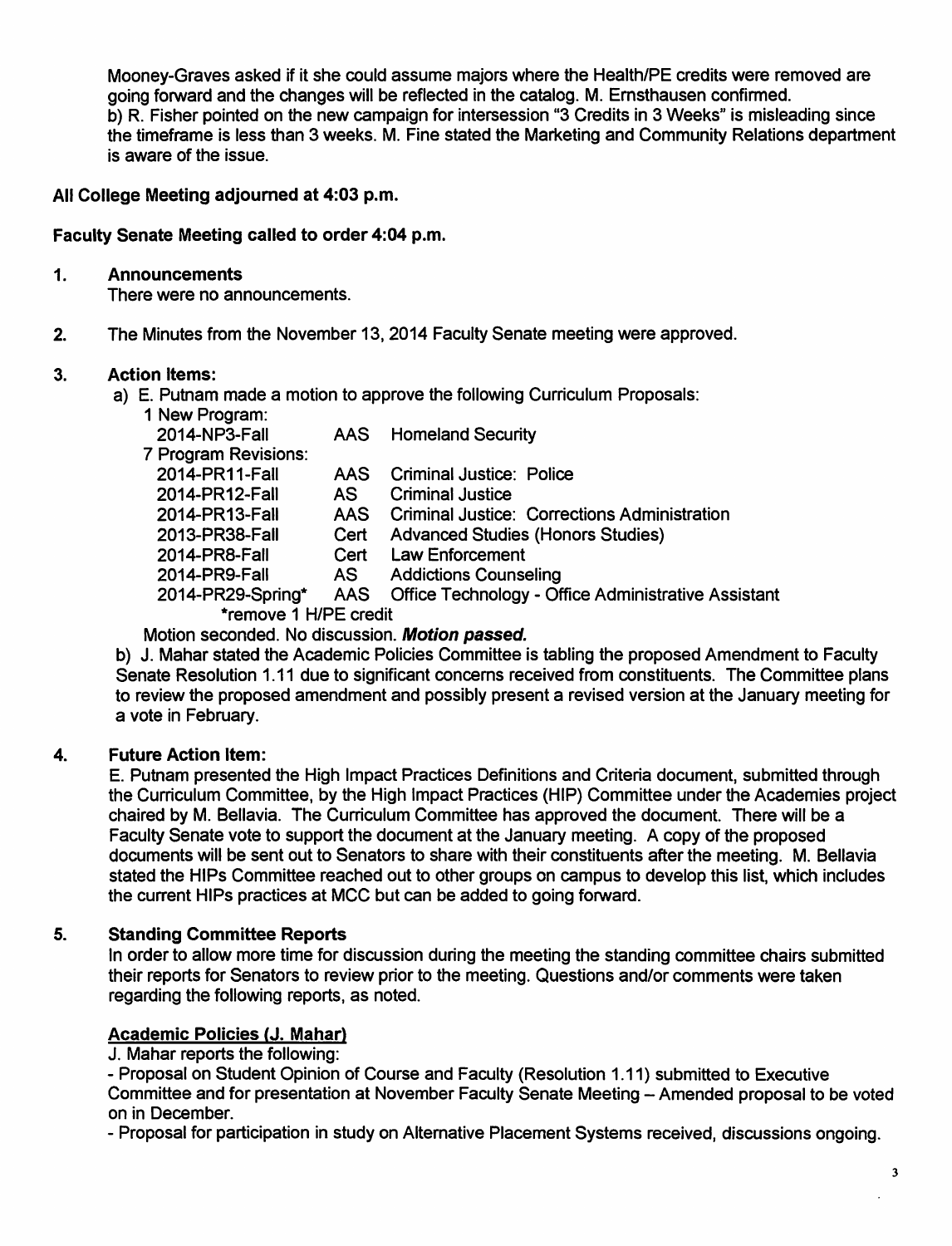Ongoing discussion on the End of Inclusion/Exclusion Practice and its impact on Fresh Start Policy -Resolution 1.1.7(5)

- Continuing Topics of Discussion:

Discussion of Electronic Distribution of Course Information Sheets

Prior Learning Assessment - Ad Hoc Committee report due next semester

**Additional comments: J. Mahar stated the onlychange to the report is the Committee will be discussing the concems regarding proposed amendment to Faculty Senate Resolution 1.11.** 

| <b>Curriculum (E. Putnam)</b>                                            |                |                                                            |  |  |  |  |
|--------------------------------------------------------------------------|----------------|------------------------------------------------------------|--|--|--|--|
| E. Putnam reports the following:                                         |                |                                                            |  |  |  |  |
| - The Curriculum Committee has given Final Approval to:                  |                |                                                            |  |  |  |  |
| 1 New Program:                                                           |                |                                                            |  |  |  |  |
| 2014-NP3-Fall                                                            | <b>AAS</b>     | <b>Homeland Security</b>                                   |  |  |  |  |
| 7 Program Revisions:                                                     |                |                                                            |  |  |  |  |
| 2014-PR29-Spring*                                                        | <b>AAS</b>     | <b>Office Technology - Office Administrative Assistant</b> |  |  |  |  |
| 2014-PR11-Fall                                                           | <b>AAS</b>     | <b>Criminal Justice: Police</b>                            |  |  |  |  |
| 2014-PR12-Fall                                                           | <b>AS</b>      | <b>Criminal Justice</b>                                    |  |  |  |  |
| 2014-PR13-Fall                                                           | AAS            | <b>Criminal Justice: Corrections Administration</b>        |  |  |  |  |
| 2014-PR8-Fall                                                            | Cert           | <b>Law Enforcement</b>                                     |  |  |  |  |
| 2014-PR9-Fall                                                            | <b>AS</b>      | <b>Addictions Counseling</b>                               |  |  |  |  |
| 2013-PR38-Fall                                                           | Cert           | <b>Advanced Studies (Honors Studies)</b>                   |  |  |  |  |
| *remove 1 H/PE credit                                                    |                |                                                            |  |  |  |  |
| 4 New Courses:                                                           |                |                                                            |  |  |  |  |
| 2014-NC16-Fall                                                           | <b>GEG 103</b> | <b>Extreme Weather Lab</b>                                 |  |  |  |  |
| 2014-NC17-Fall                                                           | <b>MTH 162</b> | <b>Statistics for the Social Sciences</b>                  |  |  |  |  |
| 2014-NC14-Fall                                                           | <b>HIS 113</b> | Western Civilization I: Beginning to 1700s - WR            |  |  |  |  |
| 2014-NC15-Fall                                                           | <b>HIS 114</b> | Western Civilization II: 1700s to the Present - WR         |  |  |  |  |
| <b>14 Course Revisions:</b>                                              |                |                                                            |  |  |  |  |
| 2014-CR75-Spring                                                         | <b>HIS 240</b> | The City in American History                               |  |  |  |  |
| 2014-CR49-Fall                                                           | <b>MTH 160</b> | Statistics I                                               |  |  |  |  |
| 2014-CR7-Fall                                                            | <b>ELT 202</b> | <b>Pulse and Digital Circuits</b>                          |  |  |  |  |
| 2014-CR48-Fall                                                           | <b>HMN 106</b> | <b>Humanities Special Focus</b>                            |  |  |  |  |
| 2014-CR47-Fall                                                           | <b>HMN 110</b> | Self-Reliance                                              |  |  |  |  |
| 2014-CR60-Fall                                                           | <b>HMN 101</b> | <b>Humanities: Experiencing Culture</b>                    |  |  |  |  |
| 2014-CR38-Fall                                                           | <b>BUS 275</b> | <b>Business Cooperative Education</b>                      |  |  |  |  |
| 2014-CR39-Fall                                                           | <b>CE210</b>   | <b>Cooperative Education-Liberal Arts</b>                  |  |  |  |  |
| 2014-CR40-Fall                                                           | <b>CE260</b>   | <b>Cooperative Education-Hospitality Management</b>        |  |  |  |  |
| 2014-CR41-Fall                                                           | CE263          | <b>Cooperative Education-Interior Design</b>               |  |  |  |  |
| 2014-CR43-Fall                                                           | <b>HVA 271</b> | Cooperative Education-Heating, Ventilating and Air         |  |  |  |  |
|                                                                          |                | Conditioning                                               |  |  |  |  |
| 2014-CR42-Fall                                                           | <b>CE270</b>   | <b>Cooperative Education-Office Technology</b>             |  |  |  |  |
| 2014-CR44-Fall                                                           | <b>PHL 109</b> | <b>World Religions: Eastern Traditions</b>                 |  |  |  |  |
| 10/09/2014-CR-1                                                          | <b>MTH 080</b> | <b>Preparation for Statistics</b>                          |  |  |  |  |
| 2 Course Deactivations:                                                  |                |                                                            |  |  |  |  |
| 2014-CD10-Fall                                                           | <b>PSY 207</b> | <b>Educational Psychology</b>                              |  |  |  |  |
| 2014-CD9-Fall                                                            | <b>CE 279</b>  | <b>Cooperative Education - Computer Related Curricula</b>  |  |  |  |  |
| 2 Course Learning Outcome Revisions:                                     |                |                                                            |  |  |  |  |
| 2014-CO7-Fall TRS 200                                                    |                | Integrated Reading and Writing II                          |  |  |  |  |
| 2014-CO11-Fall                                                           | <b>HVA 103</b> | <b>Heating Systems</b>                                     |  |  |  |  |
| - The Curriculum Committee has posted for faculty review until 12/11/14: |                |                                                            |  |  |  |  |
| 1 Program Revision:                                                      |                |                                                            |  |  |  |  |
| 2013-PR38-Fall                                                           | Cert           | <b>Advanced Studies (Honors Studies)</b>                   |  |  |  |  |
| 3 Course Revisions:                                                      |                |                                                            |  |  |  |  |
| 2014-CR52-Fall                                                           | <b>CIS 200</b> | <b>Programming for Information Systems</b>                 |  |  |  |  |
| 2014-CR62-Fall                                                           | <b>SOC 102</b> | <b>Social Problems</b>                                     |  |  |  |  |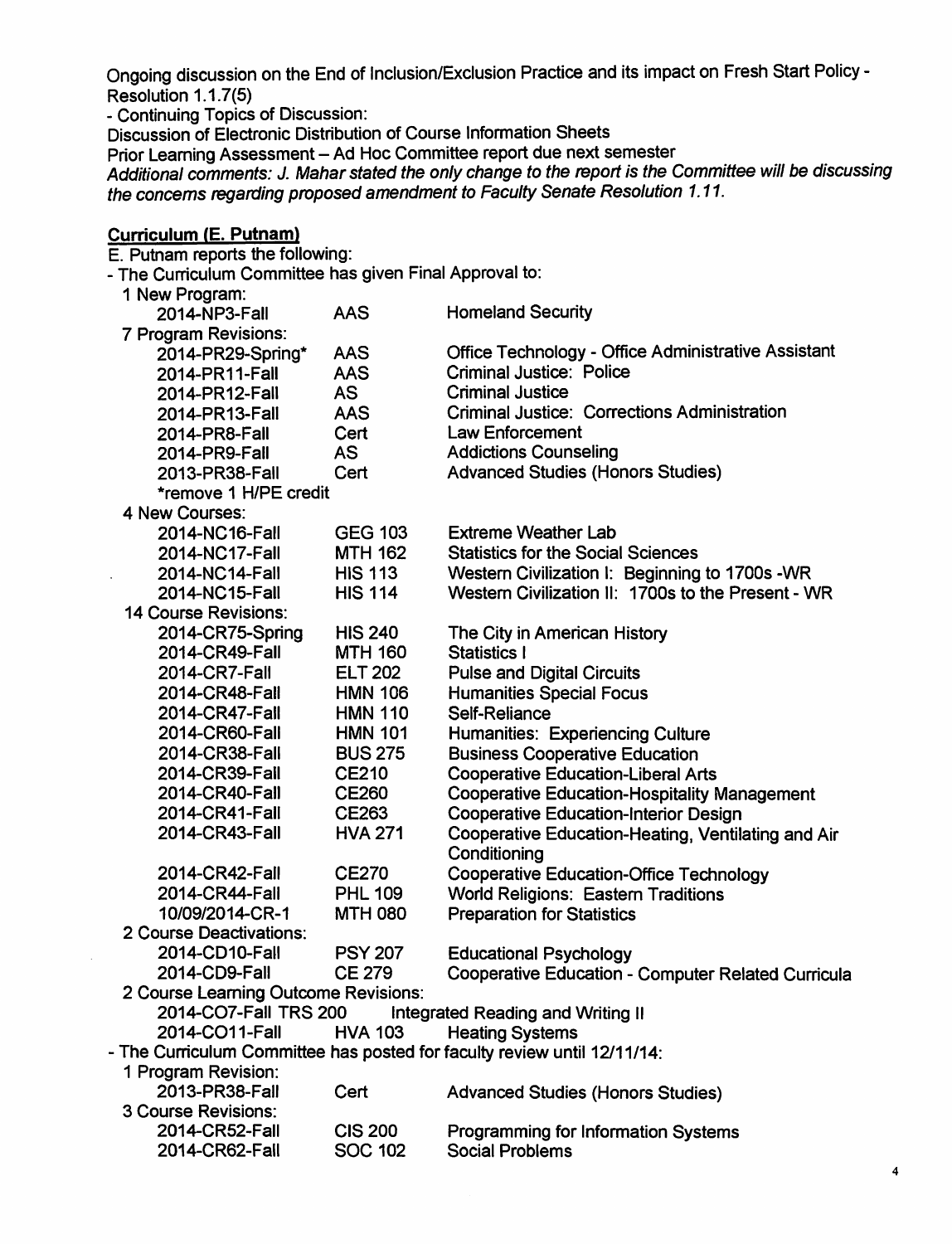- The Curriculum Committee has posted for faculty review until 12/18/14:

1 New Program:

| 2014-NP4-Fall       | AS.            | Liberal Arts and Sciences: Psychology          |
|---------------------|----------------|------------------------------------------------|
| 4 Course Revisions: |                |                                                |
| 2014-CR59-Fall      | <b>PSY 220</b> | <b>Research Methods in the Social Sciences</b> |
| 2014-CR53-Fall      | <b>GEG 104</b> | Weather and Climate (will be Extreme Weather)  |
| 2014-CR57-Fall      | <b>CRJ 101</b> | Introduction to Criminal Justice               |
| 2014-CR56-Fall      | <b>CRJ 103</b> | <b>Constitutional Law and Rights of People</b> |
|                     |                |                                                |

#### *NEG (N. Christensen)*

N. Christensen reported the following:

- The Committee is reviewing the Faculty Senate Resolutions.

- The Committee has found a replacement for K. Aquila Nursing Department and it is still working on soliciting the Library for a replacement for M. Little.

### *Planning (M. Redlo)*

M. Redlo reported the following:

- The Academies initiative has undergone a major, albeit, positive change. Instead of rolling out in two parts beginning Fall 2015, it has been decided to take another year of planning and unveil all six schools in Fall 2016. The December 1st retreat, which focused on the new timeline was both well attended and highly successful.

- Please refer any questions regarding Strategic Planning Grants to myself and/or Tish Williams (1472). Also there will be a new Professional Development opportunity, for the Spring Semester, within the Strategic Resource Development and Grant Management Department. The Planning Committee in collaboration with the Director (Tish Williams) will make the final selection. The recipient will receive 3 FCH in release time. Please direct any questions you may have to myself and/or Tish Williams.

- The Sustainability Committee is planning their Earth Day (April 22nd) activities and are planning some Professional Development seminars in the coming semester.

### *Professional Development (H. Williams)*

H. Williams reported the following:

- The winners were announced for the following awards:

Monroe Community College Emerging Excellence Award (MEEA): Mr. Christopher Kumar, Instructor, Engineering Science and Physics

John & Suanne Roueche Excellence Award: Dr. Amy Burtner, Associate Professor, English and Philosophy Department

- The Committee is working on the criteria for the Faculty Senate Adjunct Spotlight Awards.

- The June Professional Development Week is now completely full - details to be announced during spring semester, including a complete schedule and sign-up/RSVP instructions.

- The Committee is also working on a formal Faculty Senate Orientation for new Senators, the first part of which will kick off during the June Professional Development Week.

**Additional comments: H. Williams on behalf ofthe committee thanked A. Colosimo andL Carson for their** work on the June Professional Development Week (June 8 - 12). The schedule is complete noting that the Wednesday of the week will not have any workshops due to express enrollment days.

# *SCAA (M. Bates)*

M. Bates reported the following:

- Provost and DCC Executive Dean searches are currently under way. Both committees have worked on the details of each search including time lines, interview questions, etc.

- Assistant Controller search is also underway with interviews to hopefully be completed before the holiday break. This position will look to be filled around mid-January.